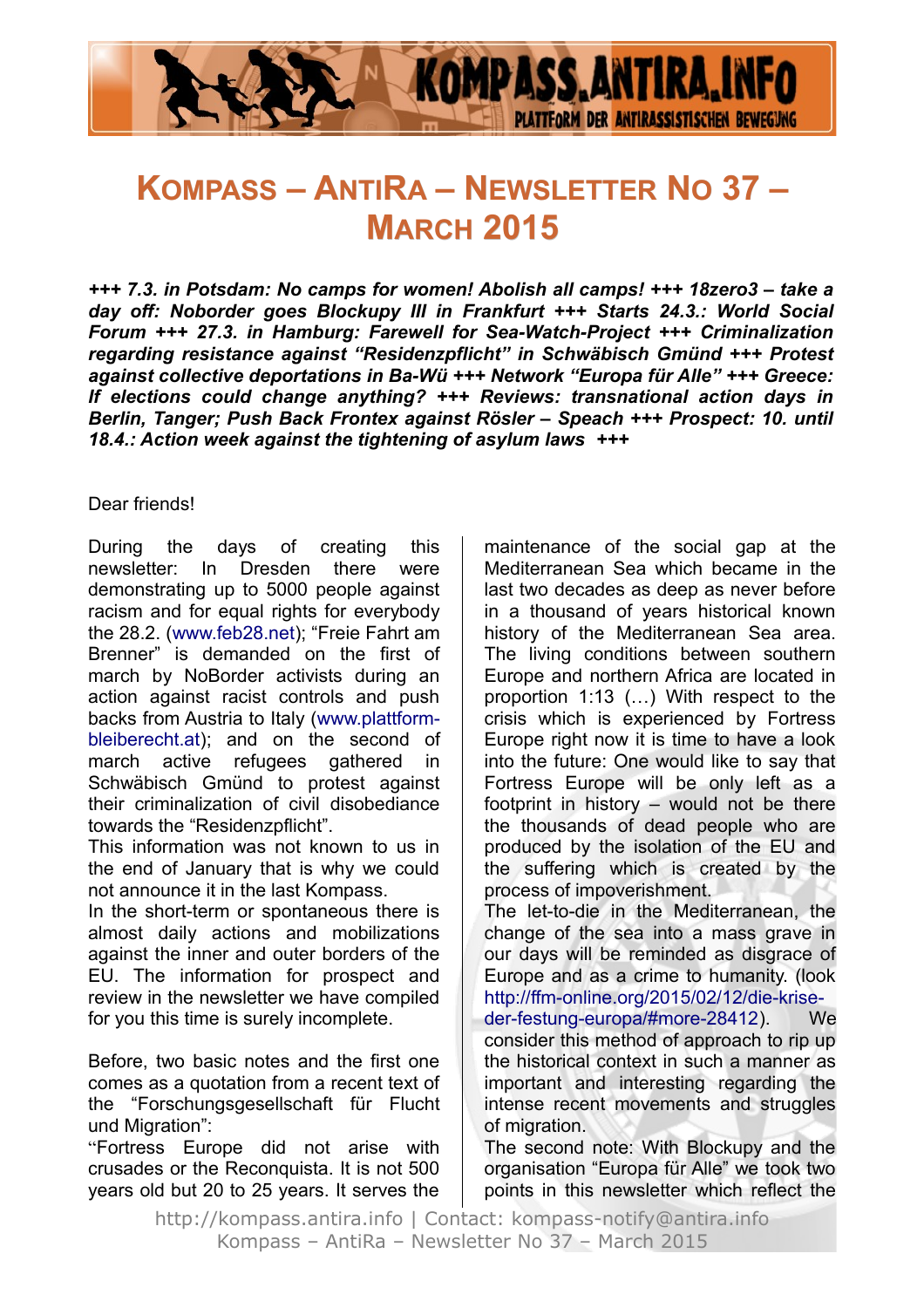

social range in which we want to locate the migrant and refugees struggles. Whether in connection between the resistance against crisis and borders or bringing together the struggles against racist and exploitative conditions of the EU – internal (Working-) Migration, both complexes stand for the necessary effort of the social expansion from anti-racist initiatives.

All the best, your Kompass-Team Contact: [kompass-notify@antira.inf](mailto:kompass-notify@antira.info)o

## **EVENTS IN MARCH 2015:**

### **Saturday, 7th March 2015, 14°° Potsdam Central Station**

Renewed call of "No Lager for Women! Abolish all Lagers!"



Demonstration and protest action in front of the Landtag (regional parliament) building

As we celebrate the International women's day 2015 let us look closely on how the state of Brandenburg **government** as well as the Germany Federal government is treating us: For the last couple of years we have been asking them again and again to give at least women and children the opportunity to move out

from the lagers. nevertheless, what we are seeing is money being allocated to local authorities to upgrade existing isolated lagers and more lagers being added to the already existing ones. (...)

Find the whole call and other downloads in different languages on the website of Women in Exile: [http://women-in-exile.net/2015/02/11/renewed-call-of-no-lager-for-women-abolish](http://women-in-exile.net/2015/02/11/renewed-call-of-no-lager-for-women-abolish-all-lagers/)[all-lagers/](http://women-in-exile.net/2015/02/11/renewed-call-of-no-lager-for-women-abolish-all-lagers/)

#### **On 18 March in Frankfurt/Main**

Blockupy: Our time has come to act! More than 500 activist from Italy announced their coming, a chartered train is traveling from Berlin: The Europe and Germany wide mobilization is in full swing, several thousand people from different political spectra want to



demonstrate against the crisis and austerity policies and block the entry to the ECB-tower on the occasion of its inauguration. The aggravated situation in Greece – the blackmailing politics of the Troika against the new left government – gives the protest a new political dimension.

Different calls and mobilization material, film clips and much more can be found on [http://blockupy.org](http://blockupy.org/)

On this subject an anti-racist call have been publishes now, here the following extract: "[...] http://kompass.antira.info | Contact: kompass-notify@antira.info Kompass – AntiRa – Newsletter No 37 – March 2015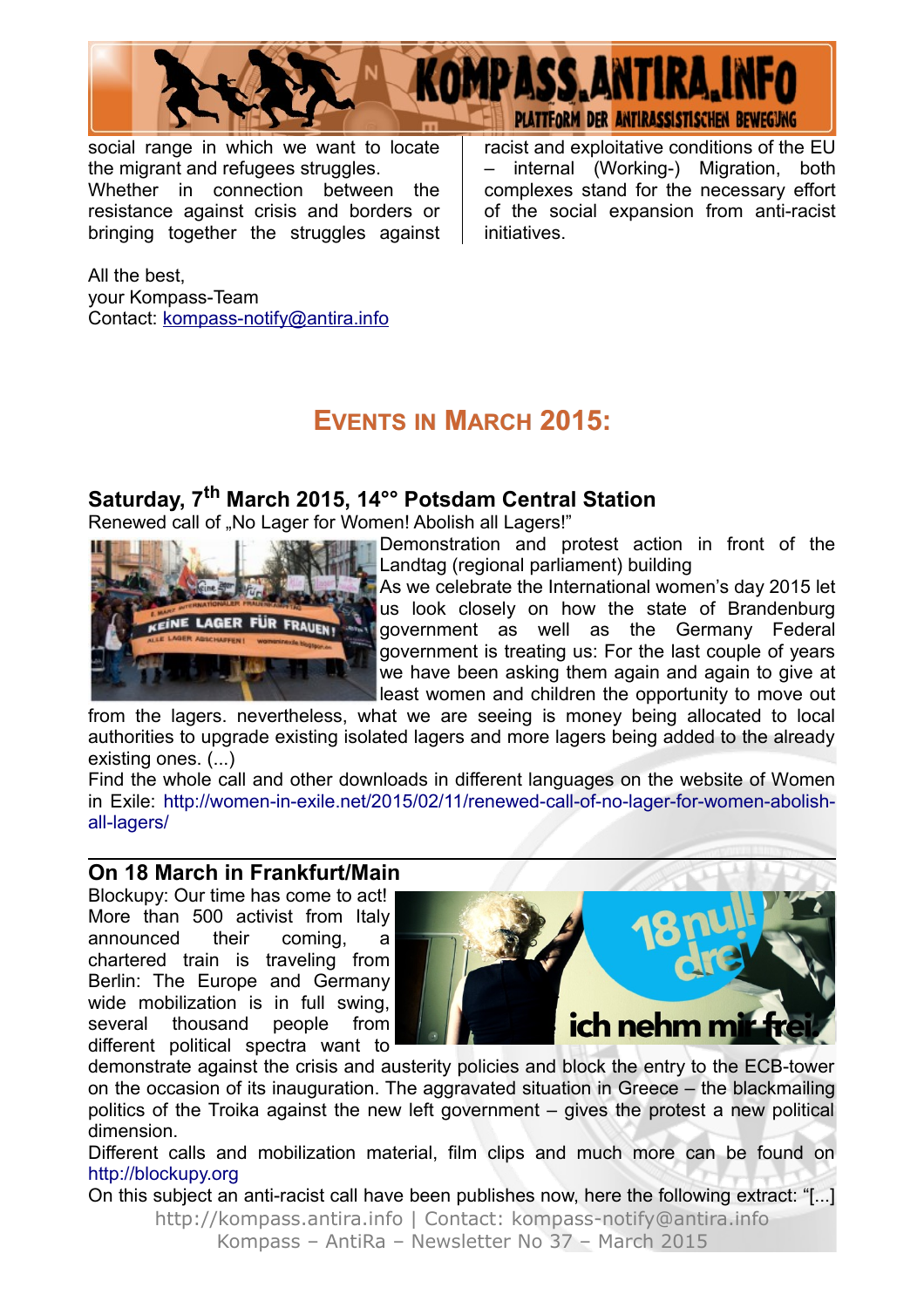

Symbolic protest and everyday resistance attack the refugee and migrations policies on all levels, never before the outer and inner borders of the EU have been as contested as now. Frontex and thousands of death at sea, deportations on the basis of the Dublin Regulation, controls and detentions – on the daily basis or à la "Mos Mairoum" - as well as the detention in deportation prisons are exemplary for a deadly, inhuman EU-border-regime, however everywhere confronted by the strengthened self-organized struggles for the right of movement. [...]" Find the whole call (in German) here: [http://rhein](http://rhein-main.antira.info/2015/02/17/noborder-goes-blockupy/#more-263)[main.antira.info/2015/02/17/noborder-goes-blockupy/#more-263](http://rhein-main.antira.info/2015/02/17/noborder-goes-blockupy/#more-263)

Moreover on 19 March a working meeting will take place in Frankfurt, entitled "On the way to a social and transnational strike?". One of the workshops will deal with migrant work. Contact: [kmii-hanau@antira.info](mailto:kmii-hanau@antira.info)

#### **From 24 March 2015 on in Tunis**

World Social Forum in Tunis, Before caravans of refugees and migrants from Paris and Bamako to Tunis...

<http://openfsm.net/projects/fsm2015wsf-prepint/project-home>

Anti-racist Networks have announced i.a. workshops i.a. on the WatchTheMed-Alarmphone and Frontex

#### **On 27 March in Hamburg: start of the Sea Watch Project**

"The situation is clear. Worldwide 46,000,000 people are on the run. Most of them have no chance of survival, or living a dignified life in their country of origin. The way to Central Europe by land is closed off by border security systems costing billions. Hundreds of thousands of people try to reach the safe haven of an EU State by crossing the Mediterranean in extremely unsafe boats. Each year thousands of people - women, men and numerous children - lose their lives in this attempt, often drowning with the safe shore in sight..."

These are the opening words of the presentation of a private initiative, which plans to be permanently present as of May 2015 with a boat in the central Mediterranean between Libya and Lampedusa, in order to intervene against the deaths at sea. The boat is not equipped for rescue operations, but can provide emergency relief and above all create publicity when rescue is delayed or even denied. Close cooperation with the WatchTheMed Alarm Phone is planned. More information concerning this ambitious project, that is to start on 27 March in Hamburg with a public action about the transfer to the Mediterranean, is to be found on the trilingual website: <http://sea-watch.org/>

### **REVIEW TO FEBRUARY:**

#### **Since the end of February in Schwäbisch Gmünd**

Refugee activists are in a position of civil disobedience against imprisonment: "Residenzpflicht still means Apartheid" Call for immediate action: solidarity with Leke Aremu, Farook Khan, Raphael Paul and Frankline Ndam. They have been sentenced to 'commitment for failure to comply with a judicial order', in order to blackmail them into paying fines for refusal of the Residenzpflicht. They resist and call for solidarity. Solidarity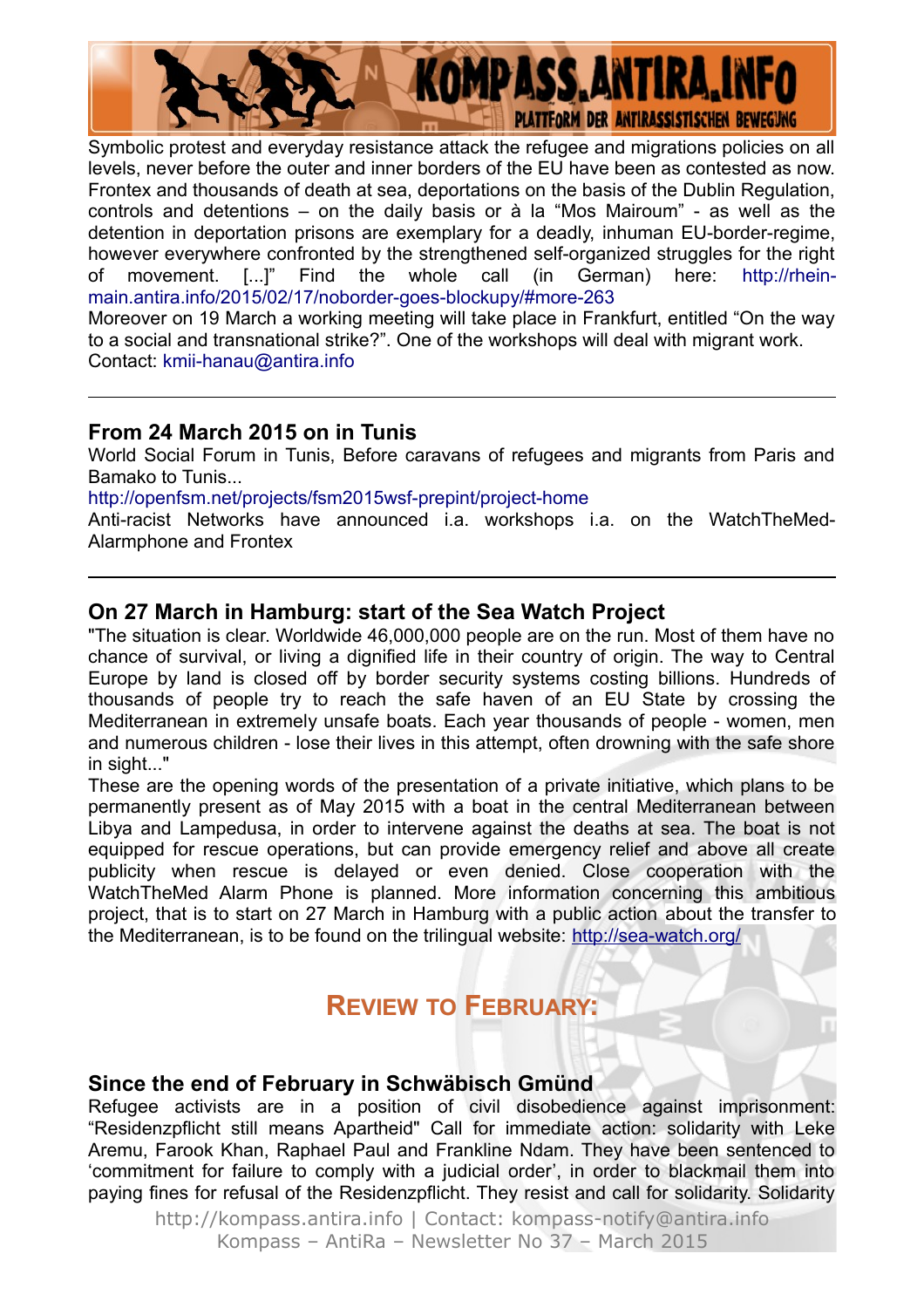

with the Refugee Resistance! Refugees Initiative Schwäbisch Gmünd <https://www.facebook.com/refugeesinitiative> <http://thevoiceforum.org/node/3866>

#### **Protests against collective deportations in Baden-Württemberg**

On 20 January 2015 a total of 140 people (56 from Baden-Württemberg) were deported to Serbia and Macedonia from the airport Karlsruhe Baden-Baden. A second collective deportation took place on 24 February. Locally protest actions were held and on the homepage of the 'Freiburger Forum aktiv gegen Ausgrenzung' a 'Live Ticker' was installed to provide breaking news about the actions against the collective deportations. <http://www.freiburger-forum.net/>

#### **New Network "Europe for all"**

At the informal meeting 'Europe for all! Struggles against racist and exploitative relationships of the EU-internal (Labour) Migration' in Munich (19 to 21 September 2014) people who are active in anti-racist groups, housing struggles, unemployment initiatives, labour struggles, critical knowledge production (from Berlin, Frankfurt, Cologne, Göttingen and Munich) exchanged experiences, held discussions and made plans. Concerning this meeting an online documentation was created, with a short report and podcasts of most of the inputs and discussions:

See:<http://europafueralle.net/>

#### **Greece – if elections could change anything?**

In the last newsletter we summarized first estimations about what could be changed in the migration policy with the new government. Although High Representatives of Syriza confirmed after the election that they want to close internment camps and change fundamentally the policy of closure at the national borders and push backs. Until now less imprisoned refugees have been released, as an excuse they refer to the lack of alternative accommodation facilities. The Greek coast guard, up to now infamous because of brutally push-backs, start to show serious rescue willingness if boat people call the emergency. But it's too early to take stock. At least it will depend on the pressure from the street if

taken gestures remain or real changes.

#### **Transnational action days in Berlin and Tanger around the 6th of February**

Around 150 refugee activists and supporters from different countries of the EU joined a memorial demonstration on the 6th of February for the murdered refugees and migrants at the border fence of Ceuta one year ago. The weekend



after there was a conference for *Bild: B. Sauer-Diete/bsd-photo-archiv*http://kompass.antira.info | Contact: kompass-notify@antira.info Kompass – AntiRa – Newsletter No 37 – March 2015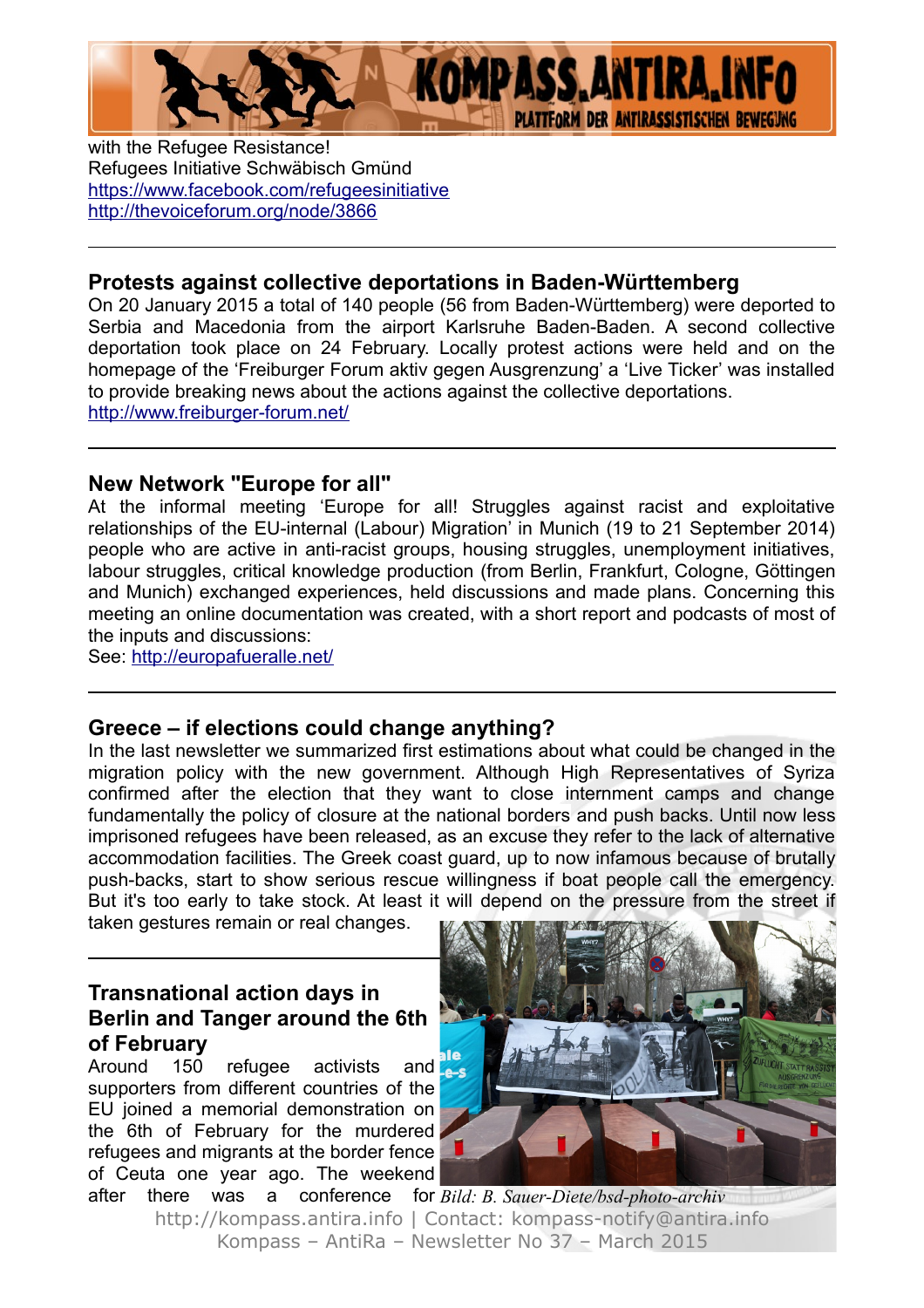

exchange and planning further activities, look here:<https://cispmberlin.wordpress.com/> In the same days also in Tanger an impressing memorial action with survivors of 6 February 2014 has been organized.

Only a few days later a new escalation of raids by Moroccan police in the forests of Nador/Melilla occured: mass arrests, a lot of injured persons, total destruction of the forest camp and the attempt to deport the affected persons into their countries of origin. Detailed reports, documentation and movies on the website of noborder Marocco: <https://beatingborders.wordpress.com/>

#### **Besetzung der sudanesischen Botschaft am 11.2.**



Refugees aus Hannover besetzten kurzzeitig die sudanesische Botschaft in Berlin. Mit der Aktion wollten sie auf die Menschenrechtsverletzungen im Sudan aufmerksam machen. Die Besetzer verlangten von der Bundesregierung, die wirtschaftliche Zusammenarbeit mit der Regierung von Omar al-Bashir zu beenden und sudanesischen Flüchtlingen in Deutschland ein Bleiberecht zu gewähren.

Mehr Bilder: [http://www.umbruch](http://www.umbruch-bildarchiv.de/bildarchiv/ereignis/110215sudanesische_botschaft_besetzt.html)[bildarchiv.de/bildarchiv/ereignis/110215sudanesische\\_botschaft\\_besetzt.html](http://www.umbruch-bildarchiv.de/bildarchiv/ereignis/110215sudanesische_botschaft_besetzt.html) Zum Hintergrund:<https://www.facebook.com/UnterstuetzerinnenRefugeeProtestCampH> *Foto: heba/Umbruch Bildarchiv*

### **Push Back Frontex in Berlin on 25 February**



On 25 February in front of BCC at Alexanderplatz around 60 persons showed protest against the policy of Frontex and their credo to let people die on the sea, which Frontex is doing in the name of the EU. The reason for this protest was a speech by Klaus Rösler, director of the department 'Operations Division' of Frontex, at the international police congress in Berlin. The protest rally was simultaneously the start of the campaign 'Push Back Frontex', for which the network Afrique-Europe-Interact,

Borderline Europe, Welcome to Europe and FFM Berlin and many make a call out. Some pictures:

<http://www.umbruch-bildarchiv.de/bildarchiv/ereignis/250215frontex.html> Appeal and more campaign material here: <http://afrique-europe-interact.net/>

> http://kompass.antira.info | Contact: kompass-notify@antira.info Kompass – AntiRa – Newsletter No 37 – March 2015